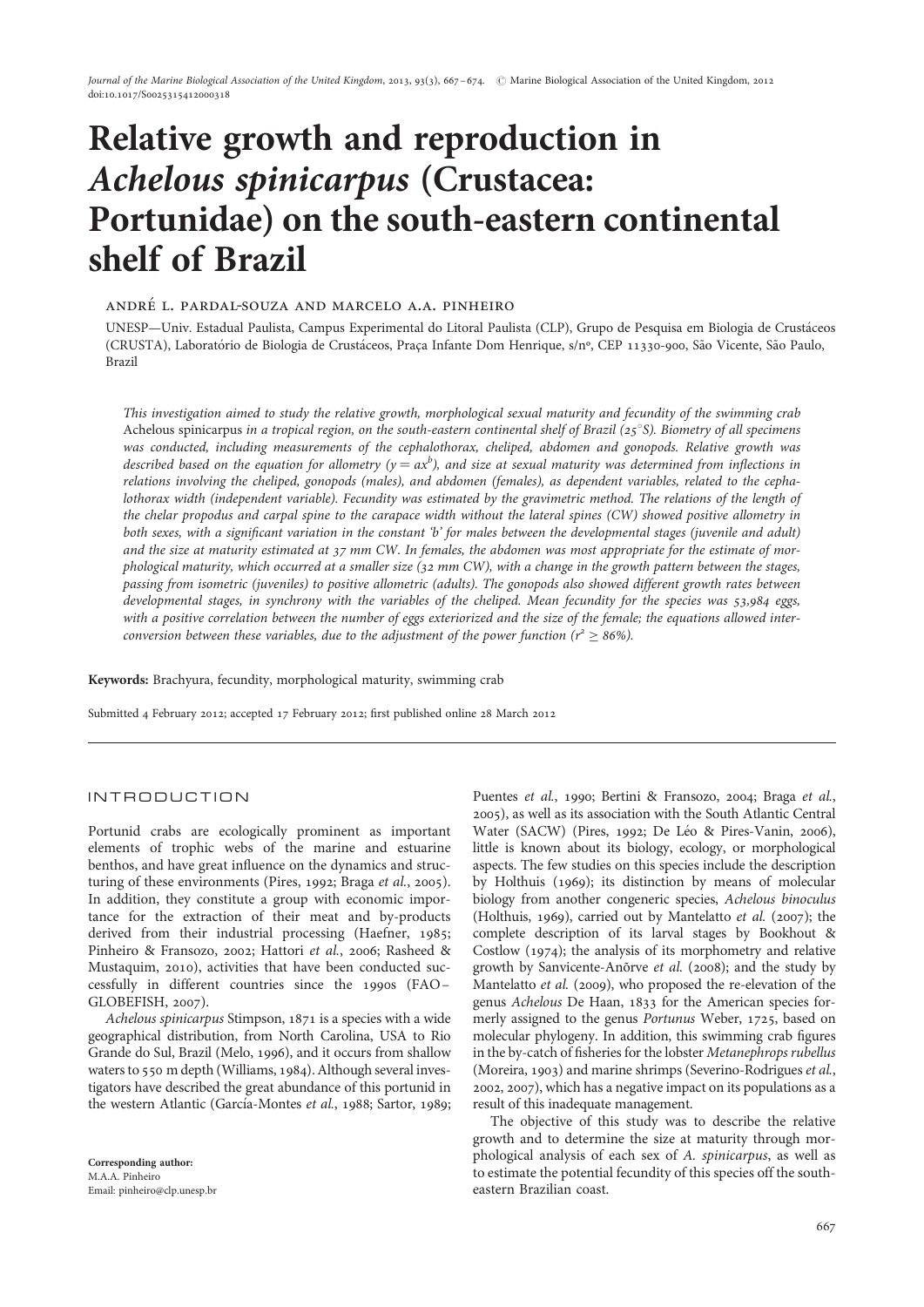## MATERIALS AND METHODS

The specimens were collected in December 2007 on the southeastern continental shelf, using the RV 'Soloncy Moura', outfitted with an otter-trawl net (mesh size 20 mm knot-to-knot). The sampling consisted of a single bottom trawl over a distance of 2.6 km (1.4 nautical miles), beginning at the coordinates  $25^{\circ}$ 50′31.14″S/46 $^{\circ}$ 58′25.16″W and ending at 25 $^{\circ}$ 49′24.12″S/  $46^{\circ}$ 57 $^{\prime}$ 30.12 $^{\prime\prime}$ W, at depths ranging from 95 to 100 m.

After they were caught, the specimens of A. spinicarpus were sorted from the other organisms and kept cold until the analyses. Each specimen had its sex determined based on the abdominal dimorphism and number of pleopods (as recommended by Pinheiro & Fransozo, 1998), and was also measured with a digital caliper (0.01 mm) and, when necessary, an image-analysis system. The morphological structures analysed were: cephalothorax (CW, width excluding lateral spines; CWS, width including lateral spines; and CL, length); major cheliped (PL, propodus length; CS, carpal spine length; PW, propodus width; and PH, propodus height); abdomen (AW5, greatest width of the 5th abdominal somite; and AW6, greatest width of the 6th abdominal somite); and gonopods (GL1, length of the 1st pair; and GL2, length of the 2nd pair). Each of the biometric variables was evaluated with respect to its values (minimum, maximum, mean and standard deviation), comparing the means between the sexes by the Student's *t*-test ( $\alpha$  = 0.05) (Zar, 1996).

## Relative growth and morphological maturity

All biometric relations were submitted to regression analysis, with an adjustment by the power function ( $y = ax^b$ ) (Huxley, 1950), using CW as the independent variable (x) and the others as dependent variables  $(y)$ . For the determination of the stages of development the segmented ('broken-line') linear model ( $ln y = ln a + blnx$ ) was used, by means of the 'segmented' library (Muggeo, 2008), available in the 'R Version 2.13.0' environment (R Development Core Team, 2011), because there was no evident morphological dimorphism between the developmental stages (juvenile and adult) for both sexes in this species. The allometric growth rate of each stage was determined based on the value of the constant 'b', so that  $b = 1$  indicates isometric growth,  $b > 1$  positive allometric and  $b < 1$  negative allometric; the difference of the unit was evaluated by the Student's t-test ( $\alpha = 0.05$ ). Morphological sexual maturity was determined based on the relations involving the cheliped and gonopods in males (PL  $\times$  CW, CS  $\times$  CW, GL1  $\times$  CW and GL2  $\times$ CW) and the abdomen in females (AW5  $\times$  CW and AW6  $\times$ CW), considering the inflection point indicated by the segmentation of the log-transformed mathematical model.

## Fecundity

Fecundity is defined as the number of eggs exteriorized by a female in each spawning (Sastry, 1983). For the study of this parameter, only females with eggs in the initial stage of embryonic development (end of the blastula and beginning of the gastrula), according to the classification of Boolootian et al. (1959), were included; this minimizes errors stemming from the lack of fertilization or loss of eggs in the later stages (Pinheiro & Terceiro, 2000). The pleopods of each female were removed with scissors. The egg mass was dehydrated in 70% ethanol (24 hours), followed by pure ethanol (12 hours); and later dried in an oven

 $(60^{\circ}$ C) until constant weight, recorded on an analytic balance (0.0001 g). From each egg mass, three subsamples (2 mg each) were separated; the number of eggs was counted under a stereomicroscope, with a manual mechanical counter; next, the total number of eggs in the egg mass (NE) estimated by the simple rule of three based on the mean of the subsamples, was calculated. The coefficient of variation was determined for each egg mass; values above 10%, caused by methodological error (dehydration and/or counting), were discarded, and the discrepant subsample was replaced by another, in order to reduce this statistical parameter in accordance with the procedure suggested by Pinheiro & Terceiro (2000).

The dependent variable (NE) was related to the independent variables representative of body size (CW and CWS); the empirical points of these relations (NE  $\times$  CW and NE  $\times$ CWS) were submitted to regression analysis, adjusted by the power function.

## **RESULTS**

## Relative growth and morphological maturity

A total of 265 individuals of A. spinicarpus were analysed, 146 males and 119 females (60 ovigerous and 59 non-ovigerous). The descriptive statistics for the biometric variables are presented in Table 1. With the exception of the abdominal somites (AW5 and AW6), which were larger in females ( $t =$ 25.1 and  $t = 25.5$ , respectively;  $P \le 0.05$ ), as well as PW, which showed no statistical difference ( $t = 1.09$ ;  $P > 0.05$ ), the remaining structures (CW, CWS, CL, PL, CS and PH) were significantly larger in males ( $t = 2.9$ ,  $t = 3.3$ ,  $t = 2.02$ ,  $t = 9.7$ ,  $t = 20.4$  and  $t = 5.3$ , respectively;  $P \le 0.05$ ).

The CL  $\times$  CW relation was isometric in both sexes (b = 1.01; males:  $t = 0.807$ ; females:  $t = 1.50$ ;  $P > 0.05$ ), allowing it to be represented by a single equation ( $CL = 0.603 CW^{1.01}$ ,  $N = 264$ ,  $r^2 = 0.98$ ). For CWS × CW, a decrease in the growth rate was noted between the developmental stages of males (positive to negative allometric) and females (isometric to negative allometric) (Table 2), with the break-points estimated at 37.3 and 36.6 mm, respectively.

For both sexes, the relations involving the cheliped showed positive allometry, with the exception of PW (Table 2). In males, the greatest variations of the constant 'b' between the developmental stages were observed for the relations  $CS \times$ CW and  $PL \times CW$ , with morphological maturity estimated at 36.9 and 37.1 mm, respectively (Figure 1). In females, on the other hand, no inflection was found in the trend of the empirical points for these regressions. The inverse was observed for the abdomen of females, independently of the relation evaluated (AW5  $\times$  CW and AW6  $\times$  CW), with a significant positive allometry in the adult stage; whereas in males, no alteration was detected in the growth rate between the juvenile and adult stages for these relations. Females matured at a smaller size than males: 31.1 (AW5) and 32 mm (AW6) (Figure 2).

The relations of the gonopods showed an inflection point synchronous with that observed for the relations of the cheliped, i.e. 35.5 mm for  $GL_1 \times CW$  and 36.9 mm for  $GL_2 \times$ CW. For  $GL_1 \times CW$  there was a change in the growth rate between the developmental stages (isometric to negative allometric); whereas for  $GL_2 \times CW$ , growth was isometric, although the difference between the constant 'b' of the juvenile and adult stages was not statistically significant (Table 2).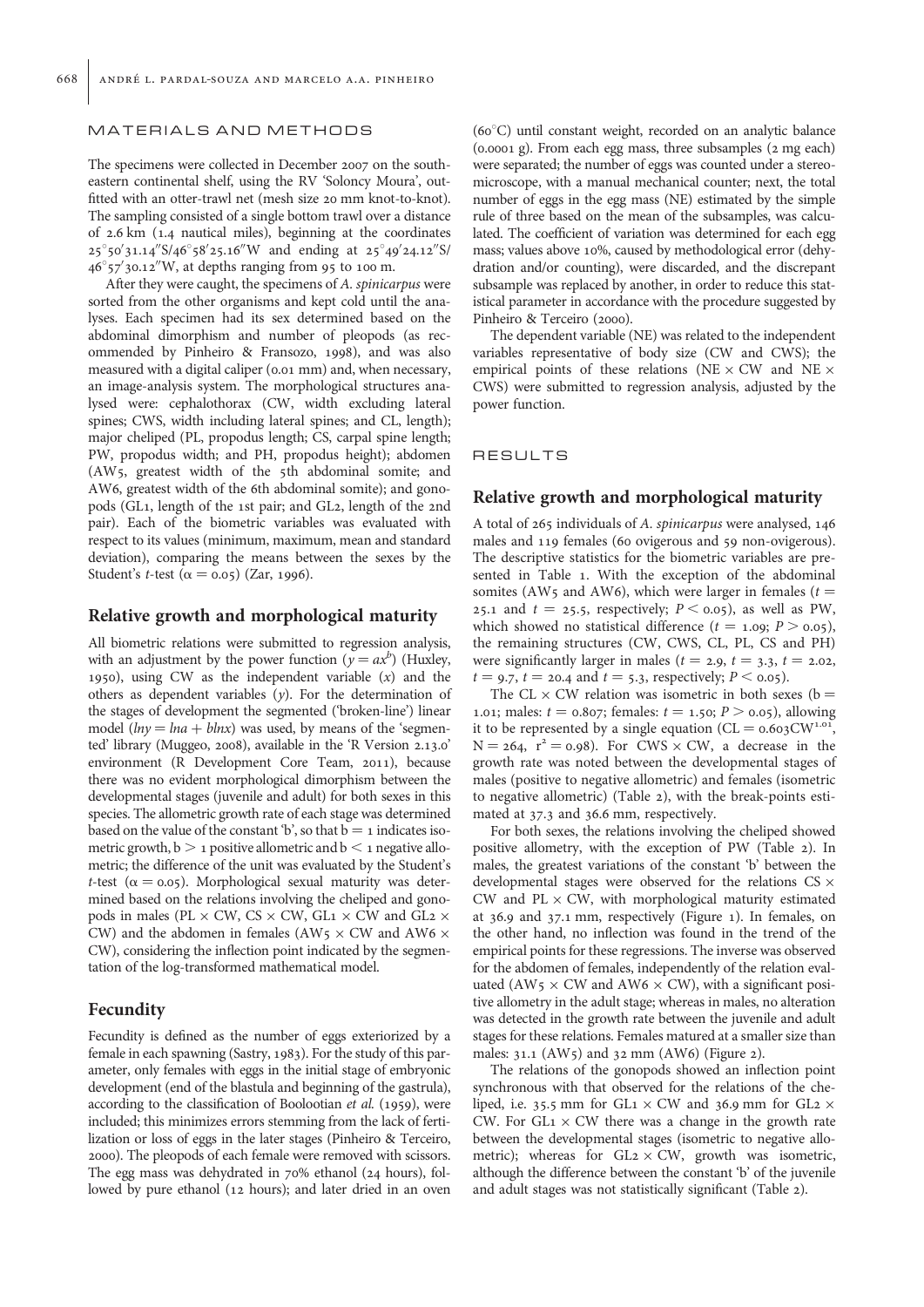Table 1. Achelous spinicarpus Stimpson, 1871: descriptive statistics of the biometric variables evaluated for both sexes (CW, carapace width without lateral spines; CWS, carapace width with lateral spines; CL, carapace length; PL, propodus length; CS, carpal spine length; PW, propodus width; PH, propodus height; AW5, width of the 5th abdominal somite; AW6, width of the 6th abdominal somite; GL1, length of the 1st gonopod pair; GL2, length of the 2nd gonopod pair).

| <b>Variables</b> | Values (mm) |       |                  |                |                          |       |                  |       |  |  |  |  |
|------------------|-------------|-------|------------------|----------------|--------------------------|-------|------------------|-------|--|--|--|--|
|                  | Males       |       |                  | <b>Females</b> |                          |       |                  |       |  |  |  |  |
|                  | ${\bf N}$   | Min   | $Mean + SD$      | Max            | N                        | Min   | $Mean + SD$      | Max   |  |  |  |  |
| <b>CW</b>        | 146         | 27.43 | $37.60 \pm 3.70$ | 47.44          | 119                      | 27.50 | $36.05 \pm 4.96$ | 48.20 |  |  |  |  |
| <b>CWS</b>       | 136         | 39.19 | 53.78 $\pm$ 4.98 | 66.47          | 119                      | 40.04 | $51.35 \pm 6.54$ | 63.35 |  |  |  |  |
| CL               | 146         | 16.41 | $23.13 \pm 2.32$ | 29.80          | 118                      | 17.05 | $22.43 \pm 3.16$ | 29.95 |  |  |  |  |
| PL               | 146         | 21.67 | 34.09 $\pm$ 5.11 | 47.44          | 114                      | 20.58 | $28.45 \pm 4.19$ | 37.42 |  |  |  |  |
| <b>CS</b>        | 140         | 12.01 | $22.79 \pm 5.22$ | 39.51          | 112                      | 8.45  | $12.65 \pm 2.38$ | 18.82 |  |  |  |  |
| PW               | 141         | 2.56  | $3.36 \pm 0.33$  | 4.60           | 113                      | 2.51  | 3.42 $\pm$ 0.47  | 4.91  |  |  |  |  |
| PH               | 144         | 4.51  | $6.45 \pm 0.76$  | 8.40           | 111                      | 4.29  | 5.91 $\pm$ 0.87  | 8.37  |  |  |  |  |
| AW <sub>5</sub>  | 145         | 5.03  | 7.50 $\pm$ 0.91  | 9.87           | 117                      | 10.00 | $14.14 \pm 2.73$ | 20.70 |  |  |  |  |
| AW <sub>6</sub>  | 145         | 3.68  | 5.54 $\pm$ 0.65  | 7.27           | 116                      | 7.68  | $11.56 \pm 2.48$ | 17.44 |  |  |  |  |
| GL <sub>1</sub>  | 145         | 4.63  | $6.48 \pm 0.63$  | 8.40           |                          |       |                  |       |  |  |  |  |
| GL <sub>2</sub>  | 143         | 2.22  | 3.44 $\pm$ 0.43  | 4.59           | $\overline{\phantom{0}}$ | -     |                  |       |  |  |  |  |

N, number of specimens; Min, minimum; Max, maximum; SD, standard deviation.

# Fecundity

A total of 60 ovigerous females were analysed, with CW ranging between 27.5 and 48.2 mm (36.03  $\pm$  5.72 mm) and CWS between 40.1 and 64.8 mm (51.18  $\pm$  7.3 mm). Potential fecundity was estimated at between 14,745 and

132,392 eggs (53,984  $\pm$  27,658 eggs). Significant positive correlations were observed for the relations NE  $\times$  CW and NE  $\times$ CWS ( $r = 0.93$ ,  $F = 411.93$ ; and  $r = 0.92$ ,  $F = 231.21$ , respectively;  $P <$  0.0001), which show a curvilinear trend, expressed by the power functions  $NE = 0.422 CW^{3.25}$   $(r^2 = 0.89)$ (Figure 3) and NE =  $0.0416 \text{CWS}^{3.55}$  ( $r^2 = 0.86$ ).

Table 2. Achelous spinicarpus Stimpson, 1871: regression analyses of biometric variables of the cephalothorax (CL, carapace length; CWS, carapace width with lateral spines), cheliped (PL, propodus length; CS, carpal spine length; PH, propodus height; PW, propodus width), abdomen (AW5, width of the 5th abdominal somite; AW6, width of the 6th abdominal somite), and gonopods (GL1, length of the 1st gonopod pair; GL2, length of the 2nd gonopod pair), related to the independent variable (CW, carapace width without lateral spines).

| Variable        | Sex/stage | ${\bf N}$ | Power function                                             | $r^2$ | $t^*$ | Allometry ( $P < 0.05$ ) |
|-----------------|-----------|-----------|------------------------------------------------------------|-------|-------|--------------------------|
| CL              | Total     | 264       | $CL = 0.603 CW^{1.01}$                                     | 0.98  | 0.78  | $\mathbf O$              |
| <b>CWS</b>      | <b>JM</b> | 77        | $\mathrm{CWS} =$ 0.98<br>CW $^{\mathrm{1.10}}$             | 0.86  | 2.14  | $^{+}$                   |
|                 | AM        | 56        | $\mathrm{CWS} =$ 2.8<br>o6CW $\mathrm{^{0.81}}$            | 0.90  | 5.14  |                          |
|                 | JF        | 68        | $\mathrm{CWS} = \text{_{1.501}C} \mathrm{W}^{\text{o.98}}$ | 0.92  | 0.36  | $\mathbf 0$              |
|                 | AF        | 51        | $CWS = 2.73 CW^{0.82}$                                     | 0.83  | 3.50  |                          |
| PL              | <b>JM</b> | 80        | $\text{PL}=\text{o.57}\text{CW}^{\text{1.41}}$             | 0.87  | 5.89  | $^{+}$                   |
|                 | AM        | 64        | $\text{PL}=\text{o.47}\text{CW}^{\text{1.56}}$             | 0.88  | 7.70  | $^{+}$                   |
|                 | TF        | 114       | $\text{PL}=\text{o.59}\text{CW}^{\text{1.07}}$             | 0.96  | 4.19  | $^{+}$                   |
| CS              | <b>JM</b> | 72        | $\text{CS}=\text{0.041}\text{CW}^{1.72}$                   | 0.69  | 5.36  | $^{+}$                   |
|                 | AM        | 68        | $CS = 0.0055 \text{CW}^{2.28}$                             | 0.79  | 9.04  | $^{+}$                   |
|                 | TF        | 112       | $CS = 0.103 \text{CW}^{1.34}$                              | 0.89  | 7.89  | $^{+}$                   |
| PH              | TM        | 144       | $\ensuremath{\mathrm{PH}} =$ 0.093<br>CW $^{1.16}$         | 0.93  | 6.42  | $^{+}$                   |
|                 | TF        | 111       | $\ensuremath{{\rm PH}} =$ 0.13<br>CW $^{1.06}$             | 0.94  | 2.72  | $^{+}$                   |
| PW              | TM        | 141       | $\mathrm{PW} =$ 0.12<br>CW $^{0.91}$                       | 0.83  | 2.53  | $\mathbf 0$              |
|                 | TF        | 113       | $\mathrm{PW} = \mathrm{0.11}\mathrm{CW}^{0.96}$            | 0.87  | 1.22  | $\mathbf O$              |
| AW <sub>5</sub> | TM        | 144       | $AW_5 = 0.13$ CW <sup>1.10</sup>                           | 0.79  | 2.19  | $^{+}$                   |
|                 | JF        | 23        | $AW_5 = 0.25 CW^{1.10}$                                    | 0.41  | 0.37  | $\mathbf 0$              |
|                 | AF        | 92        | $AW_5 = 0.097$ CW <sup>1.38</sup>                          | 0.93  | 9.96  | $^{+}$                   |
| AW6             | TM        | 142       | $\text{AW6} = \text{0.097}\text{CW}^{1.11}$                | 0.89  | 3.52  | $^{+}$                   |
|                 | IF        | 24        | $AW6 = 0.075 CW^{1.39}$                                    | 0.55  | 1.46  | $\mathbf 0$              |
|                 | AF        | 92        | $AW6 = 0.044 CW^{1.54}$                                    | 0.92  | 11.59 | $^{+}$                   |
| GL <sub>1</sub> | <b>JM</b> | 50        | $\mathrm{GL}1 =$ 0.12<br>CW $^{1.09}$                      | 0.79  | 1.17  | $\mathbf 0$              |
|                 | AM        | 92        | $\mathrm{GL}{\rm 1}={\rm o.25CW^{o.88}}$                   | 0.82  | 2.56  |                          |
| GL <sub>2</sub> | JM        | 73        | $\mathrm{GL} 2 =$ 0.042<br>CW $^{1.21}$                    | 0.63  | 1.94  | $\mathbf O$              |
|                 | AM        | 67        | $\mathrm{GL}{2}=$ 0.059<br>CW $^{1.12}$                    | 0.78  | 1.68  | $\mathbf O$              |

<sup>∗</sup>t-test, H0: b ¼ 1, isometry; Total, males plus females; JM, juvenile males; AM, adult males; TM, total males; JF, juvenile females; AF, adult females; TF, total females;  $o$ , isometry;  $+$ , positive allometry;  $-$ , negative allometry.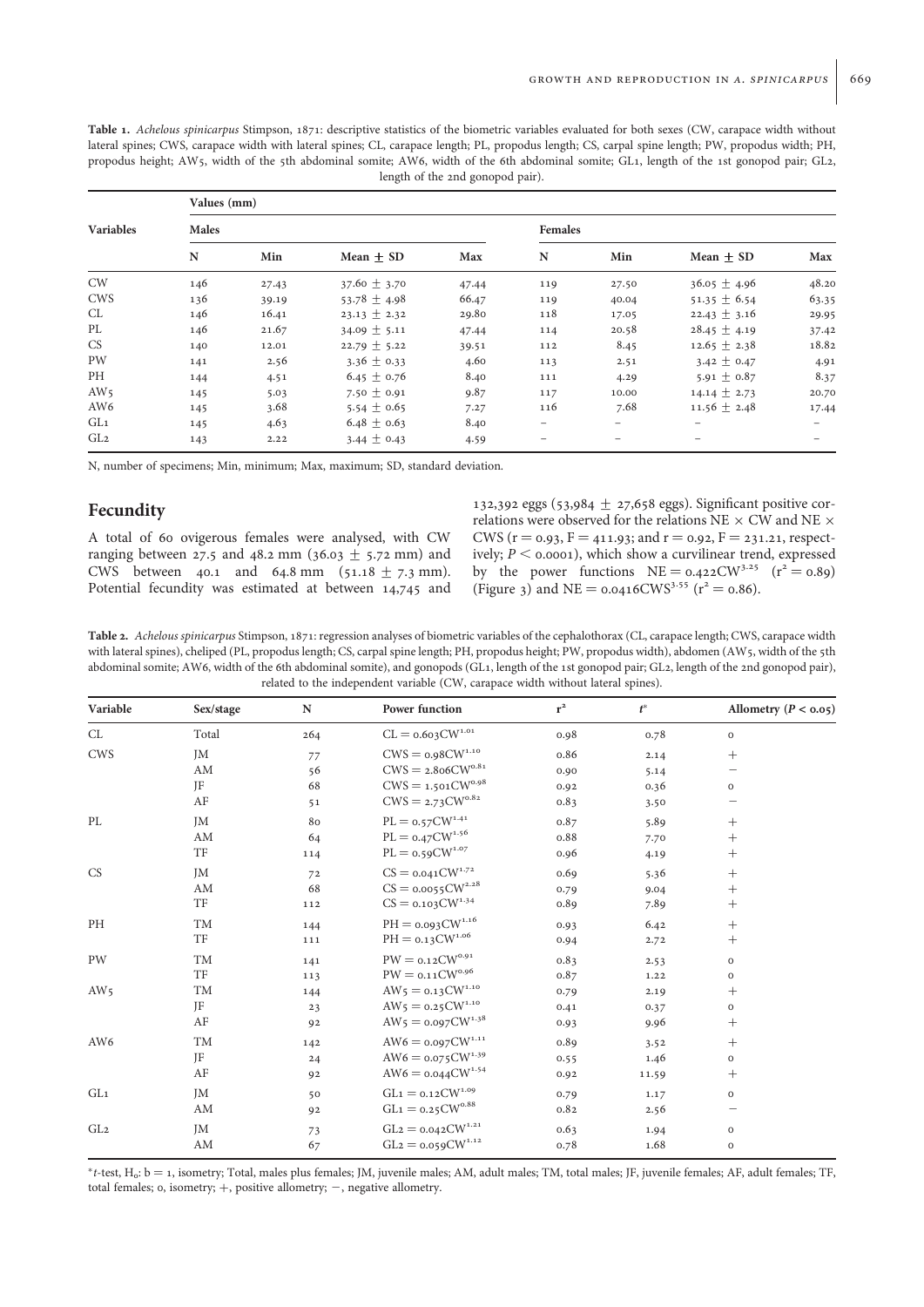

Fig. 1. Achelous spinicarpus Stimpson, 1871: graph of dispersion of points of the biometric relationships  $CS \times CW$  and  $PL \times CW$ , for both sexes, with indication of the size at morphological maturity (arrow). CS, carpal spine length; PL, propodus length; CW, carapace width without lateral spines; JM, juvenile males; AM, adult males; TF, total females.

#### **DISCUSSION**

# Relative growth and morphological maturity

The present study provided important information on the morphology, growth and reproduction of Achelous spinicarpus for the south-eastern continental shelf of Brazil, which adds to the sparse available information on this common and abundant species in the western Atlantic.

Although the smallest specimen collected was a male (CW  $=$  27.43 mm) and the largest was a female (CW  $=$  48.2 mm), the males were significantly larger, as also observed by Sanvicente-Añorve et al. (2008). The larger body size reached by males is common in portunids, and is a result of the differential allocation of energy to somatic growth in this sex, in contrast to the females, which have a large part of their energy directed toward gonadal maturation and egg production (Hartnoll, 1985). This difference is a reproductively advantageous adaptation during the formation of pairs, a common feature of portunids, in which the larger males provide protection to the females in post-moult (Christy, 1987), when they are in copula, until their exoskeleton calcifies (Hartnoll, 1969).

The variation in size (CW) of A. spinicarpus found in this study was similar to that observed by other investigators, such as Holthuis (1969), who evaluated several populations of this species from the Florida Strait (USA)  $(25°N)$  to French Guiana ( $5°N$ ); and Sanvicente-Añorve et al. (2008) for a population in the south-eastern Gulf of Mexico (22 $\textdegree$ N). The greater difference of the present data from the second study probably results from sampling selectivity by the trawl net (20 mm



Fig. 2. Achelous spinicarpus Stimpson, 1871: graph of dispersion of points of the biometric relationships  $AW5 \times CW$  and  $AW6 \times CW$ , for both sexes, with indication of the size at morphological maturity (arrow). AW5, width of 5th abdominal somite; AW6, width of 6th abdominal somite; CW, carapace width without lateral spines; TM, total males; JF, juvenile females; AF, adult females.

knot-to-knot). In addition, Holthuis (1969) mentioned that the juvenile of this species occur at depths less than 86 m, which would explain the absence of individuals with  $CW <$ 27 mm in the present study (95 and 100 m) and their recording by Sanvicente-Añorve et al. (2008), at depths of 60 m. In spite of these differences, the size distribution of A. spinicarpus in the present study appears to be representative, because the sample obtained at the 100-m isobath was very similar to that recorded by Holthuis (1969), although his sampling has been more comprehensive with regard to depth (14 to 406 m) as well as geographical distribution.

In male brachyurans, the greater development of the chelipeds is considered a secondary sexual character, related to the



Fig. 3. Achelous spinicarpus Stimpson, 1871: relationship between the number of eggs (NE) and the biometric parameter of the cephalothorax (CW, carapace width without lateral spines).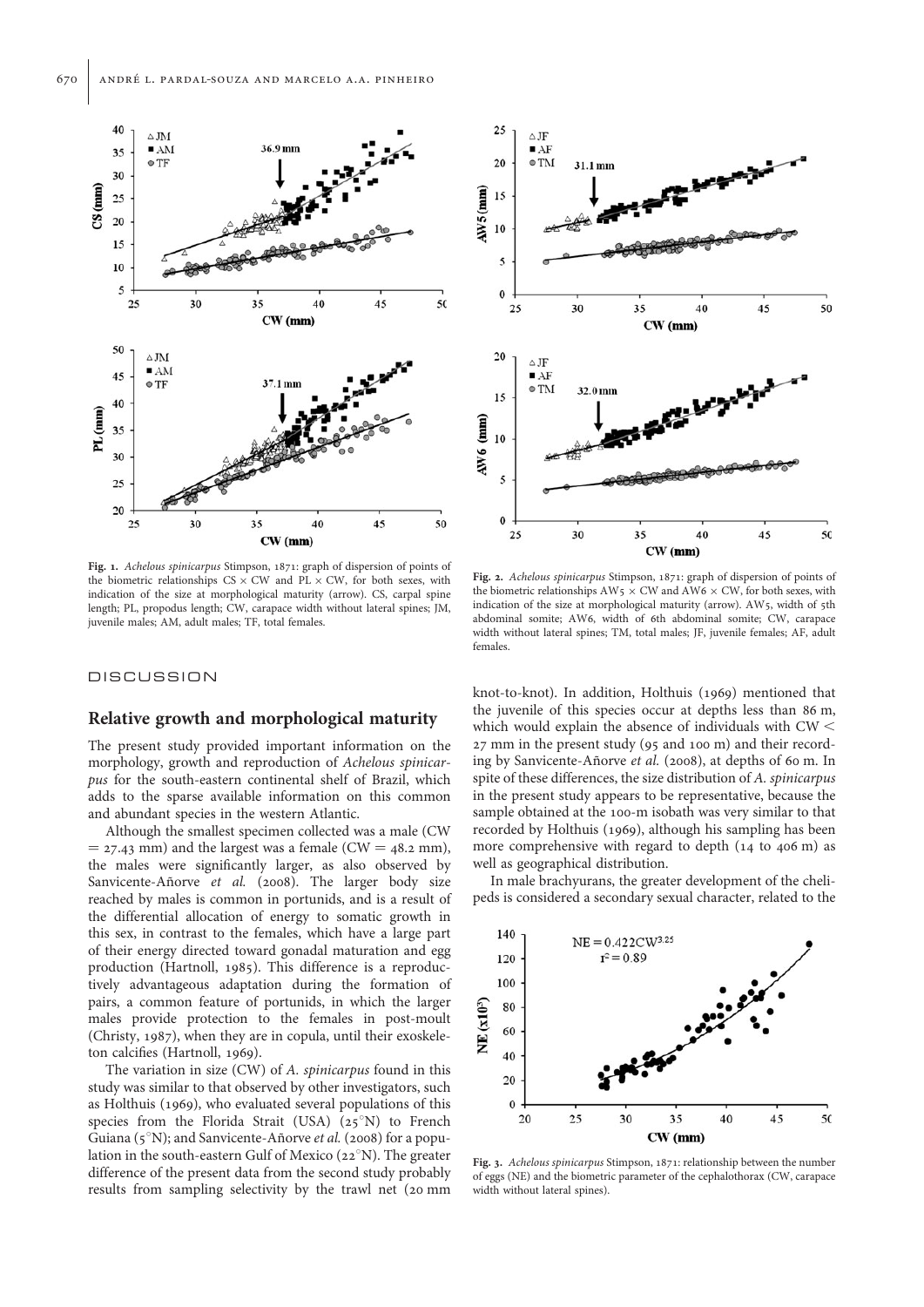display of agonistic behaviours (e.g. combats for females and territorial defence) and reproductive behaviours (e.g. courtship and maintenance of copulation), according to studies by Hartnoll (1974, 1978) and Jivoff & Hines (1998). In females, on the other hand, the widening of the abdomen and opening of the gonopores in the puberty moult are morphological aspects of extreme importance for the success of copulation, providing protection for the egg mass and the genital openings (Pinheiro & Fransozo, 1998). For A. spinicarpus, the same pattern was observed with respect to the differential allometry of these appendices in each sex.

The carpal spines of the cheliped proved to be an excellent feature for use in the detection of dimorphism between the sexes (as previously suggested by Sanvicente-Añorve et al., 2008), as well as the size at morphological maturity of the males; the carpal spines were more important than the length of the propodus, a structure that is widely used in this type of study. Similarly, as observed for other species (e.g. Hartnoll, 1965; Flores & Negreiros-Fransozo, 1999; Pinheiro & Hattori, 2006; Freire et al., 2011), the gonopods provided a reliable estimate of this parameter, in synchrony with other body structures, because of their importance in transferring the spermatophores.

In the available literature on portunids, there is no consensus as to which biometric variable is more representative of the cephalothorax (CW or CWS), or which of these should be used as a reference size. Although the majority of investigators use CW, a few use CWS in biometrics, making comparison difficult because it requires a conversion between these variables. In the present study, the relation CWS  $\times$  CW showed a decrease in the growth rate between the developmental stages for both sexes, in synchrony with the other body structures that are traditionally used in analyses of morphological maturity for males ( $\pm$ 37 mm). This signifies that the lateral spines grow proportionately more in juveniles; this possibly represents an anti-predator adaptation, as in the dorsal and rostral spines of the zoeas (Morgan, 1987). For the swimming crabs Arenaeus cribrarius (Lamarck, 1818) and Callinectes ornatus Ordway, 1863, studied by Haefner (1990) and Pinheiro & Fransozo (1993), respectively, this pattern was not observed, the relation being typically isometric. This regression has been examined in few publications; nevertheless, the result obtained here assures that it will be important in future studies of relative growth, at least in species of Portunidae.

The size at which crustaceans become sexually mature is one of the most important aspects of the biological cycle of these animals (Muiño et al., 1999). There are, basically, two methods of studying this parameter: (1) through physiological analysis, which consists of the inspection of evidence directly related to reproduction (e.g. gonadal development: according to Costa & Negreiros-Fransozo, 1998; Baptista-Metri et al., 2005); and (2) based on morphological data, which indicate the size at which the animal is able to copulate, considering the differential growth of certain structures (Abelló et al., 1990; Haefner, 1990; Araújo et al., 2011). However, the results of these different methods do not always agree, although both provide an accurate estimate of the beginning of maturity in these animals. In the present study, females became morphologically mature at smaller sizes than males, following the general pattern of portunids (see the review by Pinheiro & Fransozo, 1998). This constitutes an important reproductive adaptation, considering that in the majority of the Portunidae, pair formation and copulation

involve males in intermoult and females in recent post-moult, which need protection by the male during the post-copulatory embrace, until the hardening of their exoskeleton (Hartnoll, 1969; Christy, 1987; Pinheiro & Fransozo, 1999).

# Fecundity

In females of brachyurans, egg production is limited by the cephalothoracic cavity, where the gonads are located and yolk accumulates (Hines, 1982, 1992), and the size of the female is the principal determinant of fecundity (Hines, 1988). Nevertheless, external factors such as temperature, photoperiod, availability of food, salinity and the lunar cycle can determine the periodicity and length of the reproductive period (Colpo & Negreiros-Fransozo, 2003). According to Sartor (1989), of 54,260 specimens of A. spinicarpus caught along the northern coast of São Paulo ( $23^\circ$  to  $24^\circ$ S), ovigerous females occurred during the entire year, although in greater numbers in the warmer months. Therefore, A. spinicarpus can be assigned to the seasonal –continuous reproductive pattern proposed by Pinheiro & Fransozo (2002). This pattern is characterized by the presence of females that are ovigerous and/or have mature gonads during all months of the year, but in uneven percentages, with greater intensity in certain months or seasons.

The fecundity of A. *spinicarpus* is relatively low because of its small body size and small size at sexual maturity, compared to other swimming crabs. The family Portunidae shows wide plasticity in the fecundity of the species (see review by Pinheiro & Terceiro, 2000). Fecundity reaches a maximum of two million eggs in some members of Portunidae (e.g. Callinectes sapidus Rathbun, 1896, according to Van Engel, 1958); in contrast to the Polybiinae, which produce fewer eggs per spawning, even when individuals of identical size are compared. According to Pinheiro & Terceiro (2000), this results from the animals of this subfamily reaching sexual maturity at a smaller size, in addition to the effect caused by latitudinal differences, which can affect egg production (Hartnoll & Gould, 1988).

The distribution of the Polybiinae is concentrated in temperate regions, where environmental conditions, especially temperature, are more rigorous and limiting. However, although A. spinicarpus is a member of the Portunidae, it has relatively low fecundity, similar to that of the polybiine swimming crabs, which can be explained by tracking the movements of the SACW cold water mass (Pires, 1992). According to Hartnoll & Gould (1988), the fecundity of decapod crustaceans showed a negative correlation with the latitude at which the species occur, being lower at higher latitudes as a function of limiting environmental factors, where temperature also tends to be lower and photoperiod shorter. Lardies & Castilla (2001) corroborated this statement, recording a negative correlation between fecundity and size (or volume) of eggs as a function of latitude. Thus, at higher latitudes, larger eggs (with more yolk) are produced, generating larvae that are larger and potentially more likely to survive in the plankton (Schuh & Diesel, 1995; Diesel & Schuh, 1998; Brante et al., 2003, 2004). Other investigators, however, have attributed such differences among populations to different environmental (Bas et al., 2007) or genetic factors (Hancock et al., 1998), rather than to the latitudinal gradient.

Reid & Corey (1991) compared the fecundity of 15 species of brachyurans and anomurans, including 20 specimens of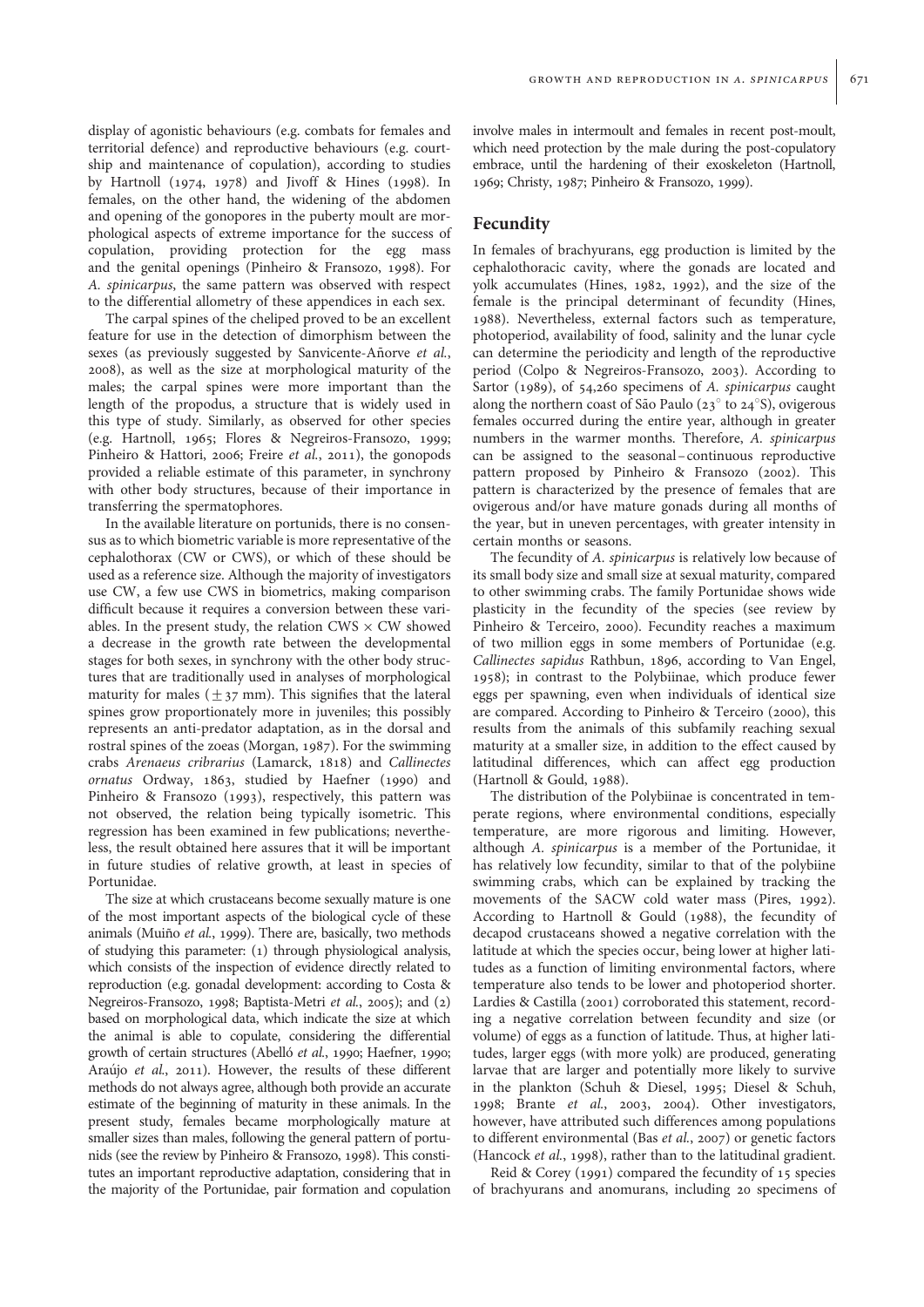

Fig. 4. Comparative analysis of the equations for potential fecundity of the regression  $NE \times CW$  for the portunid crabs of the south-east continental shelf (NE, number of eggs; CW, carapace width without lateral spines). Arenaeus cribrarius, Pinheiro & Terceiro (2000); Callinectes danae, Costa & Negreiros-Fransozo (1996); Achelous spinimanus, Santos & Negreiros-Fransozo (1998); Callinectes ornatus, Mantelatto & Fransozo (1997); Achelous spinicarpus = present study.

A. spinicarpus obtained in the Gulf of Mexico. According to these investigators, the mean fecundity of this species was 32,204 eggs, much lower than that found in the present study (53,984 eggs). Possibly this occurred because of the small number of specimens analysed and the low variation in size (16.5 to 23.2 mm CL), which corresponds to 26.7 and 37.4 mm CW, according to inter-conversion by the equation obtained in the present study ( $CL = 0.5834CW^{1.017}$ ).

In spite of the low fecundity of A. spinicarpus, one of the smallest members of the family Portunidae, this species is mentioned as the most abundant in benthic samples from the western Atlantic (Sartor, 1989; Puentes et al., 1990; Pires, 1992). Figure 4 shows the potential fecundity of the principal swimming crabs that have been studied on the south-eastern continental shelf of Brazil. The variation in this parameter (e.g. five times greater in Arenaeus cribrarius and Achelous spinimanus (Latreille, 1819), and seven in Callinectes danae Smith, 1869) is related principally to the size reached by the females, which is much lower in A. spinicarpus than in the other species studied.

Hines (1992) mentioned the small energy investment of this species in egg production (3.2%), as estimated based on the percentage of the egg mass in relation to the total weight of the female, which is 1/3 of the mean value observed for other brachyurans (10% according to Hines, 1982). Nevertheless, this portunid is one of the most abundant macroinvertebrates on unconsolidated marine bottoms, and is intimately associated with the frontal zone of the SACW, following its movements during the year. Sartor (1989) suggested that this distribution pattern favours A. spinicarpus, since the frontal system of this water mass could displace animals that are susceptible to low temperatures, making them easy prey for this carnivore.

This study is the first treatment of morphological and reproductive aspects of A. spinicarpus on the south-eastern continental shelf of Brazil. The data obtained corroborate those described in the literature for other portunids, emphasizing the peculiarity of the carpal spines as indicative of

morphological sexual maturity for males, and the association of the species with the SACW, which possibly significantly influences its bioecology, as inferred for the fecundity. In spite of these results, further studies should be carried out in order to better understand the growth and reproduction of this species along the Brazilian coast.

#### ACKNOWLEDGEMENTS

FAPESP provided financial support to the first author for the conduct of this research (Proc.  $\#2009/11711-0$ ). We thank CEPSUL/IBAMA for making it possible to use the RV 'Soloncy Moura' during the II Oceanographic Cruise of UNESP/CLP. We are also grateful to students R.R. Melo, W.P. Costa and V.S. Soares, and to Professor Dr B.S. Sant'Anna for their assistance with the laboratory procedures. Finally, we thank Dr Janet Reid (JWR Associates) who provided the editing of our English.

#### **REFERENCES**

- Abelló P., Pertierra J.P. and Reid D.G. (1990) Sexual size dimorphism, relative growth and handedness in Liocarcinus depurator and Macropipus tuberculatus (Brachyura: Portunidae). Scientia Marina 54, 195–202.
- Arau´jo M.S.L.C., Negromonte A.O., Barreto A.V. and Castiglioni D.S. (2011) Sexual maturity of the swimming crab Callinectes danae (Crustacea: Portunidae) at the Santa Cruz Channel, a tropical coastal environment. Journal of the Marine Biological Association of the United Kingdom 92, 287–293. DOI: 10.1017/S0025315411001135.
- Baptista-Metri C., Pinheiro M.A.A., Blankensteyn A. and Borzone C. (2005) Biologia populacional e reprodutiva de Callinectes danae Smith (Crustacea: Portunidae), no Balneário Shangri-lá, Pontal do Paraná, Paraná, Brasil. Revista Brasileira de Zoologia 22, 446-453.
- Bas C.C., Spivak E.D. and Anger K. (2007) Seasonal and interpopulational variability in fecundity, egg size, and elemental composition (CHN) of eggs and larvae in a grapsoid crab, Chasmagnathus granulatus. Helgoland Marine Research 61, 225–237.
- Bertini G. and Fransozo A. (2004) Bathymetric distribution of brachyuran crab (Crustacea, Decapoda) communities on coastal soft bottoms off southeastern Brazil. Marine Ecology Progress Series 279,  $193 - 200$ .
- Bookhout C.G. and Costlow Jr J.D. (1974) Larval development of Portunus spinicarpus reared in the laboratory. Bulletin of Marine Science 24, 20-51.
- Boolootian R.A., Giese A.C., Farmanfarmaian A. and Tucker J. (1959) Reproductive cycles of five west coast crabs. Physiological Zoology 32,  $213 - 220$ .
- Braga A.A., Fransozo A., Bertini G. and Fumis P.B. (2005) Composição e abundância de caranguejos (Decapoda, Brachyura) nas regiões de Ubatuba e Caraguatatuba, litoral norte paulista, Brasil. Biota Neotropica  $5, 1-34.$
- Brante A., Cifuentes S., Pörtner H.O., Arntz W. and Fernández M. (2004) Latitudinal comparisons of reproductive traits in five brachyuran species along the Chilean coast. Revista Chilena de Historia Natural 77, 15–27.
- Brante A., Fernández M., Eckerle L., Mark F., Pörtner H.O. and Arntz W. (2003) Reproductive investment in the crab Cancer setosus along a latitudinal cline: egg production, embryo losses and embryo ventilation. Marine Ecology Progress Series 251, 221–232.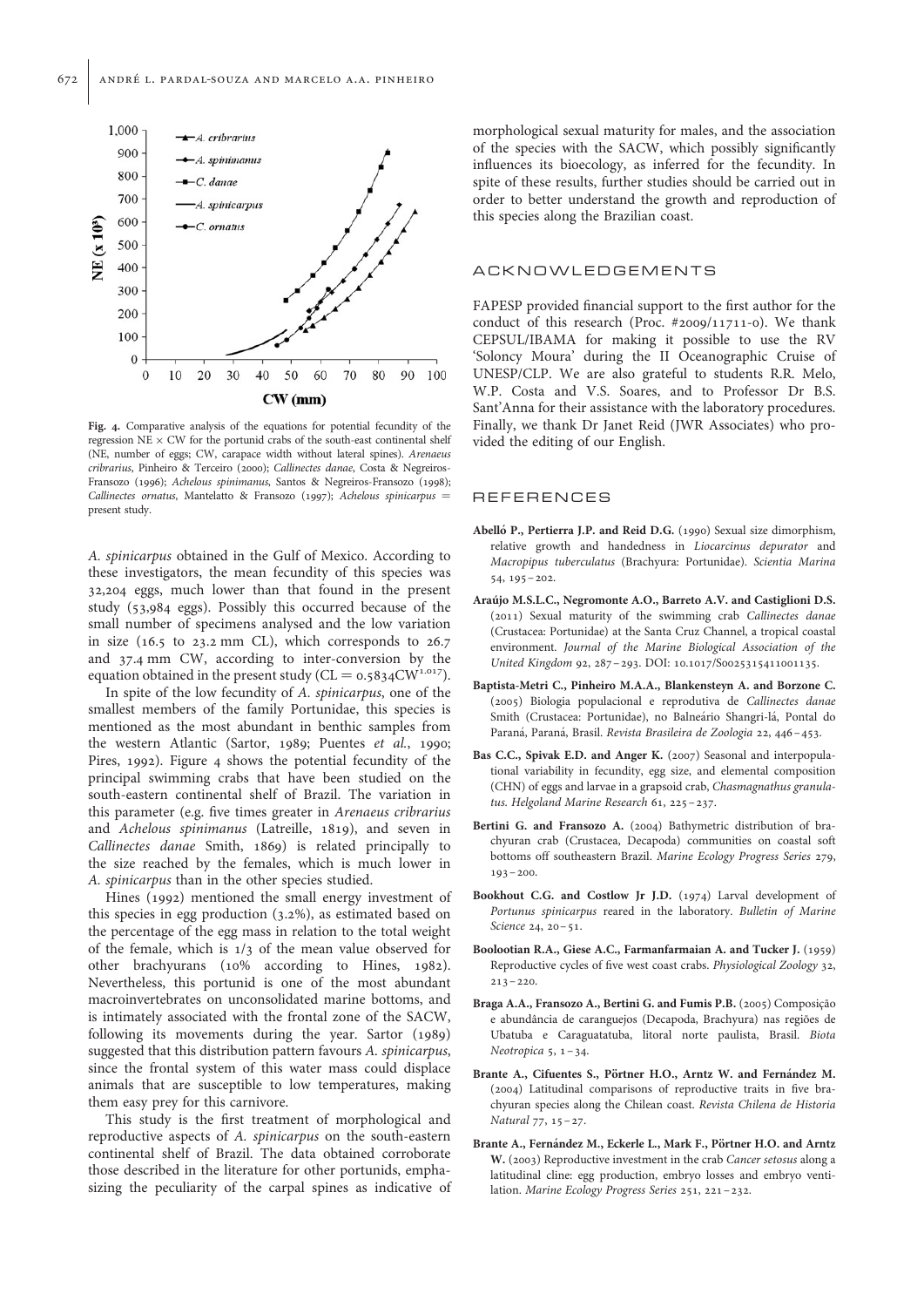- Christy J.H. (1987) Competitive mating, mate choice and mating associations of brachyuran crabs. Bulletin of Marine Science 41, 177–191.
- Colpo K.D. and Negreiros-Fransozo M.L. (2003) Reproductive output of Uca vocator (Herbst, 1804) (Brachyura, Ocypodidae) from three subtropical mangroves in Brazil. Crustaceana 76, 1 –11.
- Costa T.M. and Negreiros-Fransozo M.L. (1996) Fecundidade de Callinectes danae Smith, 1869 (Crustacea, Decapoda, Portunidae) na região de Ubatuba (SP), Brasil. Arquivos de Biologia e Tecnologia 39,  $393 - 400$ .
- Costa T.M. and Negreiros-Fransozo M.L. (1998) The reproductive cycle of Callinectes danae Smith, 1869 (Decapoda, Portunidae) in the Ubatuba region, Brazil. Crustaceana 71, 615–627.
- De Léo F.C. and Pires-Vanin M.S. (2006) Benthic megafauna communities under the influence of the South Atlantic Central Water intrusion onto the Brazilian SE shelf: a comparison between an upwelling and a non-upwelling ecosystem. Journal of Marine Systems 60, 268– 284.
- Diesel R. and Schuh M. (1998) Effects of salinity and starvation on larval development of the crabs Armases ricordi and A. roberti (Decapoda: Grapsidae) from Jamaica, with notes on the biology and ecology of adults. Journal of Crustacean Biology 18, 423–436.
- FAO–GLOBEFISH (2007) Crab commodity update. Copenhagen: GLOBEFISH databank, 28 pp.
- Flores A. and Negreiros-Fransozo M.L. (1999) Allometry of the secondary sexual characters of the shore crab Pachygrapsus transversus (Gibbes, 1850) (Brachyura, Grapsidae). Crustaceana 72, 1051–1066.
- Freire A.S., Pinheiro M.A.A., Karam-Silva H. and Teschima M.M. (2011) Biology of Grapsus grapsus (Linnaeus, 1758) (Brachyura, Grapsidae) in the Saint Peter and Saint Paul Archipelago, Equatorial Atlantic Ocean. Helgoland Marine Research 65, 263–273.
- García-Montes J.F., Soto L.A. and Gracia A. (1988) Cangrejos portúnidos del suroeste del Golfo de México. Aspectos pesqueros y ecológicos. Anales del Instituto de Ciencias del Mar y Limnología, Universidad Nacional Autónoma de México 15, 135-150.
- Haefner Jr P.A. (1985) The biology and exploration of crabs. In Provenzano Jr A.J. (ed.) The biology of Crustacea: economic aspects: fisheries and culture. New York: Academic Press, pp. 111-116.
- Haefner Jr P.A. (1990) Morphometric growth and size at maturity of Callinectes ornatus (Brachyura: Portunidae) in Bermuda. Bulletin of Marine Science 46, 274–286.
- Hancock M., Hughes J. and Bunn S. (1998) Influence of genetic and environmental factors on egg and clutch sizes among populations of Paratya australiensis Kemp (Decapoda: Atyidae) in upland rain-forest streams, south-east Queensland. Oecologia 115, 483–491.
- Hartnoll R.G. (1965) Notes on the marine grapsid crabs of Jamaica. Proceedings of the Linnean Society of London 176, 113–147.
- Hartnoll R.G. (1969) Mating in the Brachyura. Crustaceana 16, 161-181.
- Hartnoll R.G. (1974) Variation in growth pattern between some secondary sexual characters in crabs (Decapoda, Brachyura). Crustaceana 27, 131–136.
- Hartnoll R.G. (1978) The determination of relative growth in Crustacea. Crustaceana 34, 281–293.
- Hartnoll R.G. (1985) Growth, sexual maturity and reproductive output. In Wenner A.M. (ed.) Crustacean Issues, 3: factors in adult growth. Rotterdam: A.A. Balkema, pp. 101–128.
- Hartnoll R.G. and Gould P. (1988) Brachyuran life history strategies and the optimization of egg production. In Fincham A.A. and Rainbow P.S. (eds) Aspects of decapod crustacean biology. Oxford: Clarendon Press, pp. 1–9.
- Hattori G.Y., Sant'Anna B.S. and Pinheiro M.A.A. (2006) Meat yield of Callinectes bocourti A. Milne Edwards, 1879 (Crustacea, Portunidae) in Iguape, São Paulo, Brazil. Investigaciones Marinas 34, 231-236.
- Hines A.H. (1982) Allometric constraints and variables of reproductive effort in brachyuran crabs. Marine Biology 69, 309–320.
- Hines A.H. (1988) Fecundity and reproductive output in two species of deep-sea crabs, Geryon fenneri and G. quinquedens (Decapoda: Brachyura). Journal of Crustacean Biology 8, 557–562.
- Hines A.H. (1992) Constraint on reproductive output in brachyuran crabs: pinnotherids test the rule. American Zoologist 32, 503–511.
- Holthuis L.B. (1969) Portunus binoculus, n. sp., a new deep-water swimming crab from the Caribbean region (Crustacea, Decapoda, Brachyura). Bulletin of Marine Science 19, 409–427.
- Huxley J.S. (1950) Relative growth and form transformation. Proceedings of the Zoological Society of London B 137, 465–469.
- Jivoff P. and Hines A. (1998) Female behaviour, sexual competition and mate guarding in the blue crab, Callinectes sapidus. Animal Behaviour 55, 589–603.
- Lardies M.A. and Castilla J.C. (2001) Latitudinal variation in the reproductive biology of the commensal crab Pinnaxodes chilensis (Decapoda: Pinnotheridae) along the Chilean coast. Marine Biology 139, 1125–1133.
- Mantelatto F.L.M. and Fransozo A. (1997) Fecundity of the crab Callinectes ornatus Ordway, 1863 (Decapoda, Brachyura, Portunidae) from the Ubatuba region, São Paulo, Brazil. Crustaceana 70, 214–226.
- Mantelatto F.L.M., Robles R. and Felder D.L. (2007) Molecular phylogeny of the western Atlantic species of the genus Portunus (Crustacea, Brachyura, Portunidae). Zoological Journal of the Linnean Society 150, 211–220.
- Mantelatto F.L.M., Robles R., Schubart C.D. and Felder D.L. (2009) Molecular phylogeny of the genus Cronius Stimpson, 1860, with reassignment of C. tumidulus and several American species of Portunus to the genus Achelous De Haan, 1833 (Brachyura: Portunidae). In Martin J.W., Crandall K.A. and Felder D.L. (eds) Crustacean Issues 18: decapod crustacean phylogenetics. Boca Raton, FL: Taylor and Francis/CRC Press, pp. 567-579.
- Melo G.A.S. (1996) Manual de Identificação dos Brachyura (Caranguejos e Siris) do Litoral Brasileiro. São Paulo, SP: Ed. Plêiade/FAPESP, 604 pp.
- Morgan S.G. (1987) Morphological and behavioral antipredatory adaptations of decapod zoeae. Oecologia 73, 393–400.
- Muggeo V.M.R. (2008) Segmented: an R package to fit regression models with broken-line relationships. R News 8, 20–25.
- Muiño R., Fernández L., González-Gurriáran E., Freire J. and Vilar J.A. (1999) Size at maturity of Liocarcinus depurator (Brachyura: Portunidae): a reproductive and morphometric study. Journal of the Marine Biological Association of the United Kingdom 79, 295–303.
- Pinheiro M.A.A. and Fransozo A. (1993) Relative growth of the speckled swimming crab Arenaeus cribrarius (Lamarck, 1818) (Brachyura, Portunidae), near Ubatuba, State of São Paulo, Brazil. Crustaceana 65, 365–376.
- Pinheiro M.A.A. and Fransozo A. (1998) Sexual maturity of the speckled swimming crab Arenaeus cribrarius (Lamarck, 1818) (Decapoda, Brachyura, Portunidae) in the Ubatuba littoral, São Paulo State, Brazil. Crustaceana 71, 434–452.
- Pinheiro M.A.A. and Fransozo A. (1999) Reproductive behavior of the swimming crab Arenaeus cribrarius (Lamarck, 1818) (Crustacea, Brachyura, Portunidae) in captivity. Bulletin of Marine Science 64,  $243 - 253$ .